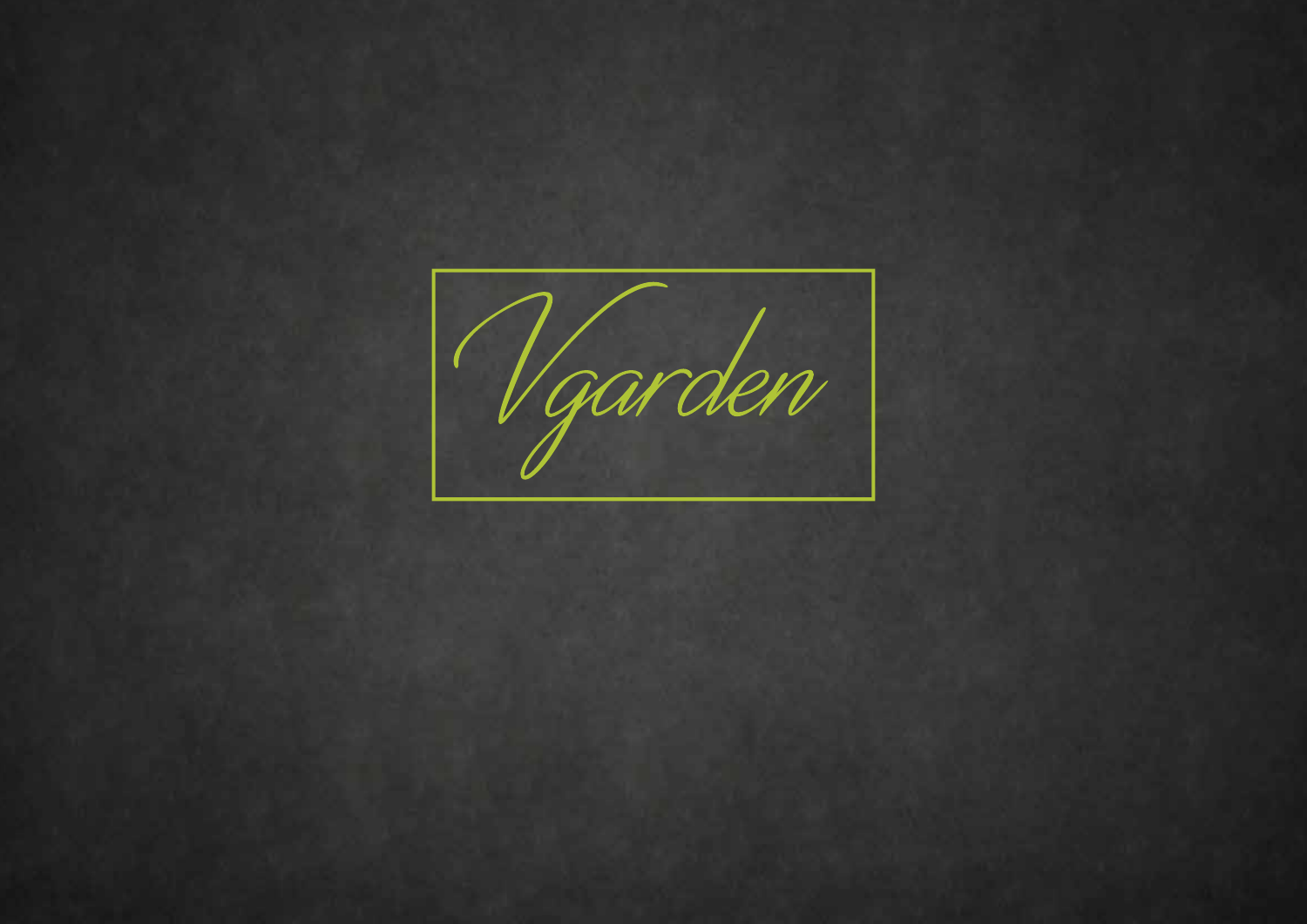# **ABOUT**

Vgarden is a leading developer and manufacturer of premium quality products including a variety of plant based vegan cheese and meat substitutes. The company is the owner of an Israeli local brand "Masumashu" and the products are developed by an experienced team in the field of food research and development. The company puts emphasis on added value of taste, health and high nutritious values, and believes that food is first of all an experience which can and should excite the consumer.

Our products are 100% allergen free, non GMO and highly kosher. Our series of vegan cheese and meat are first out of a whole world of new food products which are being produced in extremely high standard and meticulous supervision.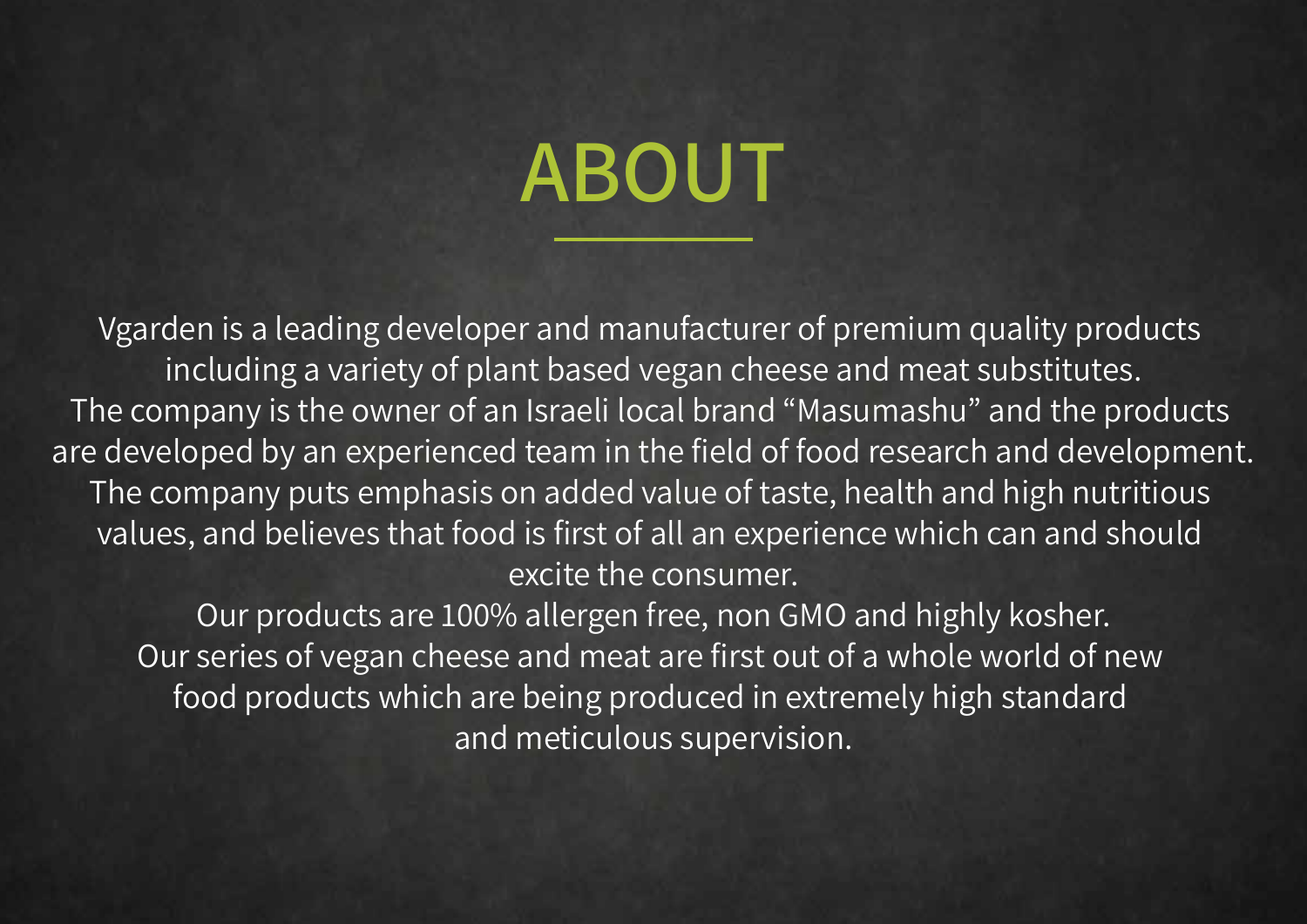### **VISION**

## Promoting healthier and more environmentally friendly food.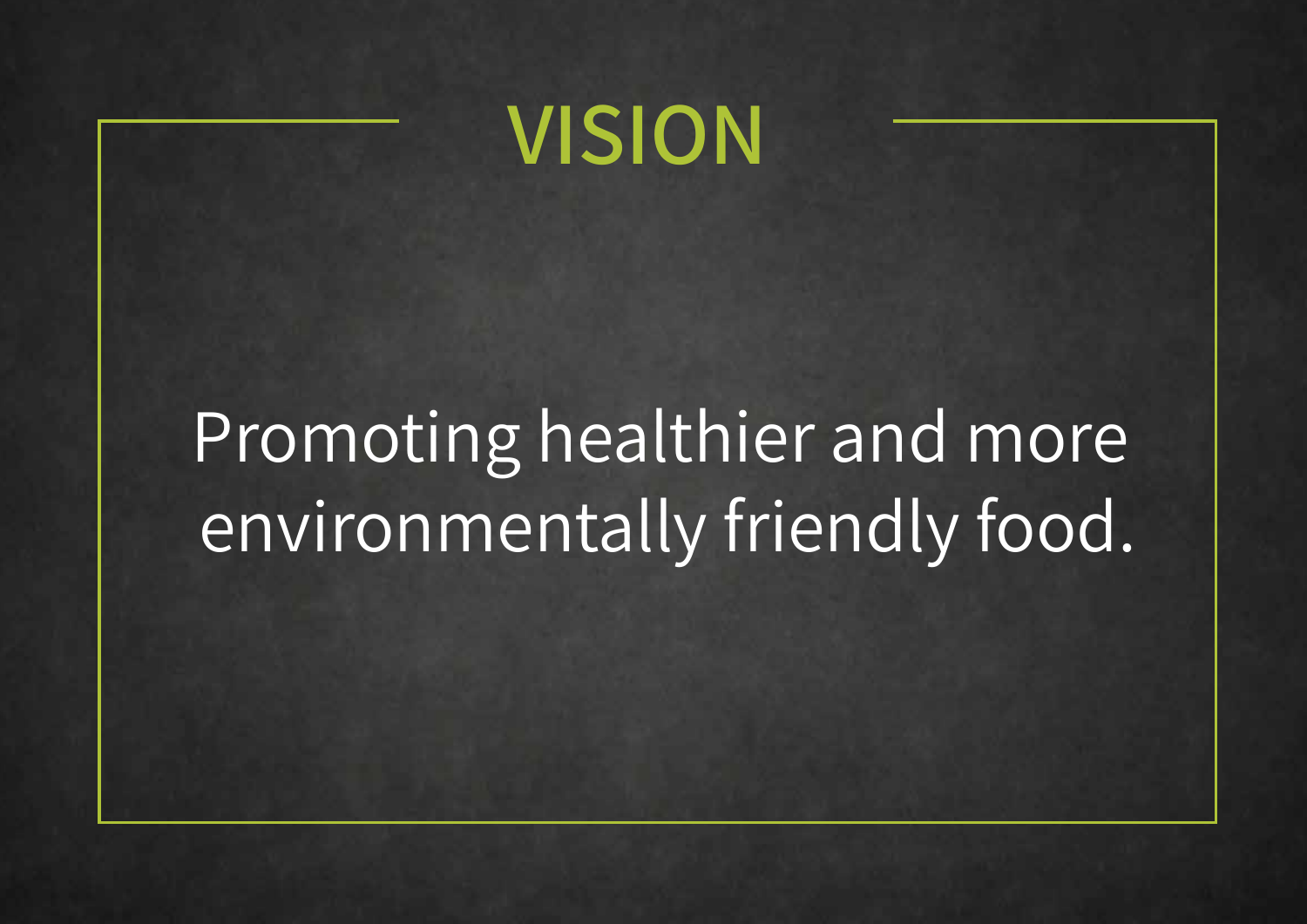### **Vegan and Lactose free Cheese**

#### **Products range**

Vegan hard Cheese (mozzarella, parmesan and more) , Vegan Feta Cheese, Vegan Cream Cheese and more.

#### **Our Vegan Cheese are all**

Dairy free (lactose and casein free) Cholesterol free Soy free Trans fat free No allergens Enriched with calcium and Fibers. without preservatives. Non-GMO and Gluten Free!

#### **Main ingredients**

filtered water, coconut oil, sunflower oil, modified corn and potato starches, nutritional fibers and calcium citrate (as a source for calcium)

Vegan Cheeses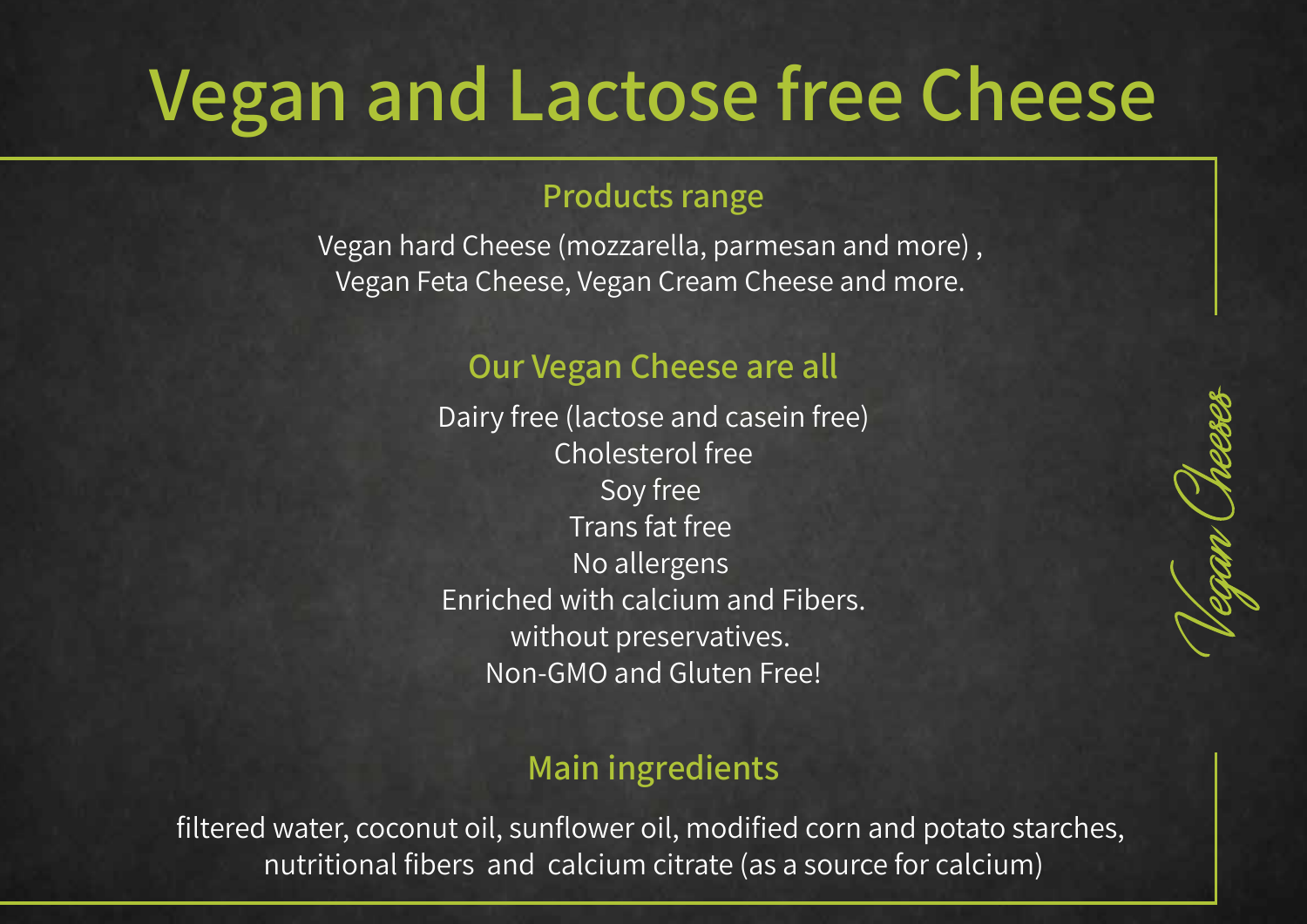# **Vegan and Lactose free Cheese Products**

#### **Gouda/Mozzarela style**

Low fat vegan gouda style Vegan gouda style classic 18% fat Vegan gouda style with olives Vegan mozzarella style Vegan Mozzarella shreds for Pizza vegan parmesan style

#### **Cream cheese style**

Low fat Vegan cream cheese style Vegan cream cheese style Low fat vegan cream cheese style with garlic and dill Low fat vegan cream cheese style with olives

#### **Cheddar style**

Vegan cheddar style sherds Vegan cheddar style

#### **Feta style**

Low fat vegan feta style Vegan Feta Style Vegan feta style spicy Vegan feta style with spices and herbs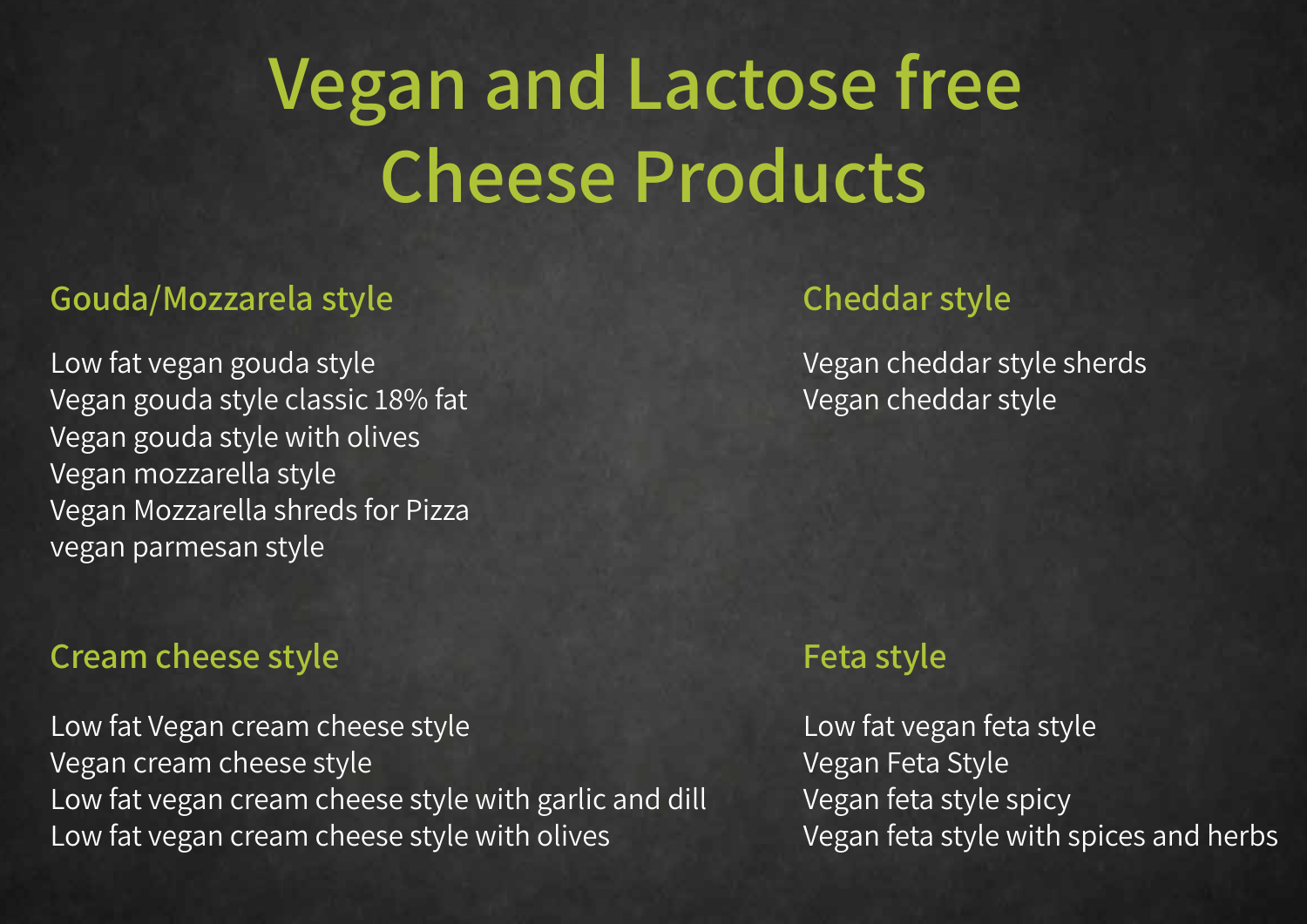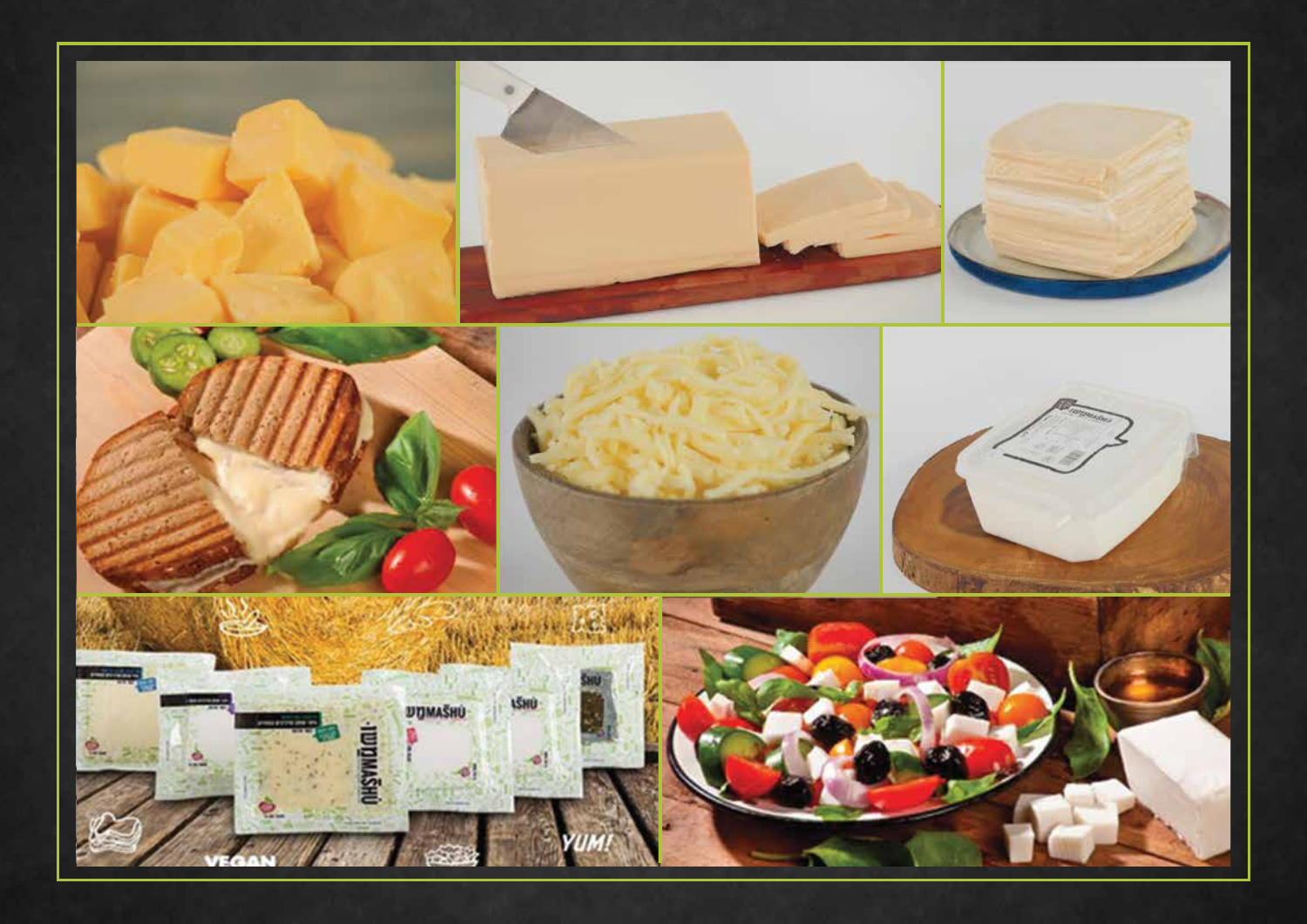## **Vegan and Lactose free Cheese Advantages**

Taste and texture Free of any allergens including Soy Low fat Enriched with calcium and Fibers Wide range of products Long shelf life Flexible adjustment to variety of markets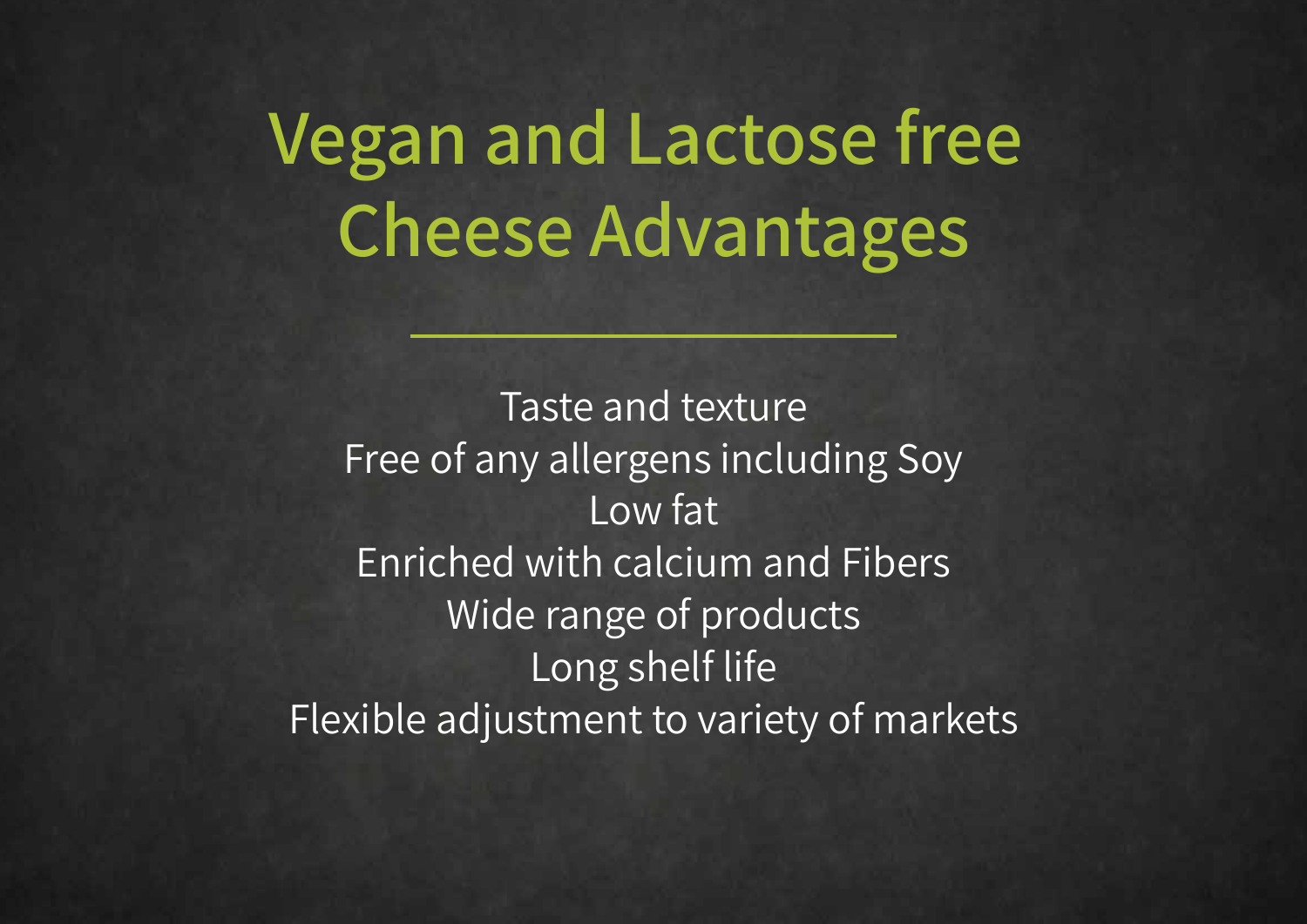### **Vegan Meat replacement**

#### **Products range**

Vegan Burgers, Nuggets, Schnitzels, mince and more.

**Our Vegan Meat are all**

High Protein Free of Cholesterol Free of Soy Free of Trans Fat Non-GMO Gluten Free Without Preservatives Low Fat Enriched with Fibers Egg free

Vegan Meat

**Main ingredients:** 

Filtered water, vegetables, pea proteins, vegetarian stabilizer, nutritional fibers.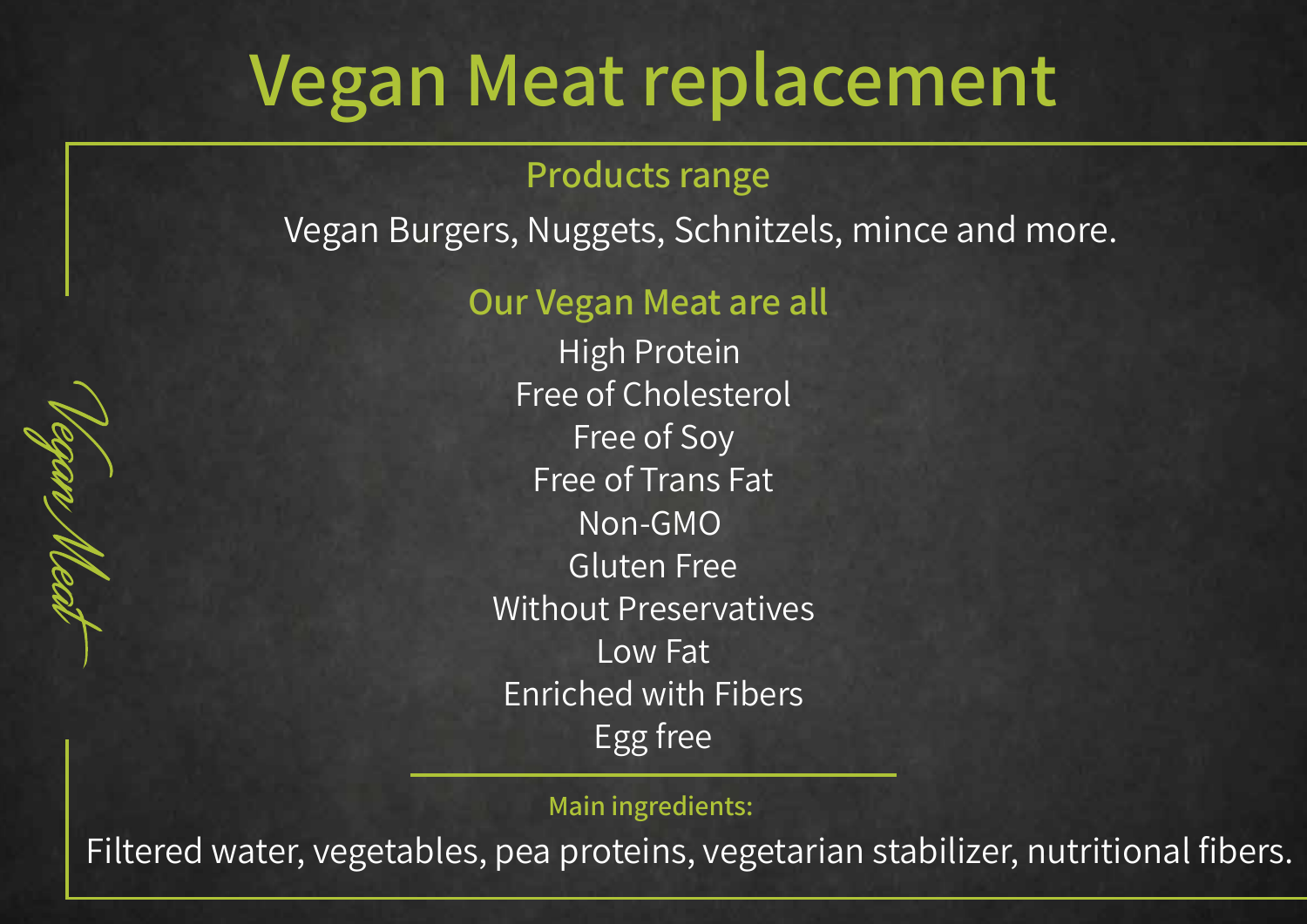## **Vegan Meat replacement Products**

### **BURGERS**

vegan burger vegan beetroot burger

### NUGGETS

pizza nuggets corn nuggets cheese nuggets spicy nuggets

### **MINCE MEAT**

mince meat high protein corn shnitzel meatballs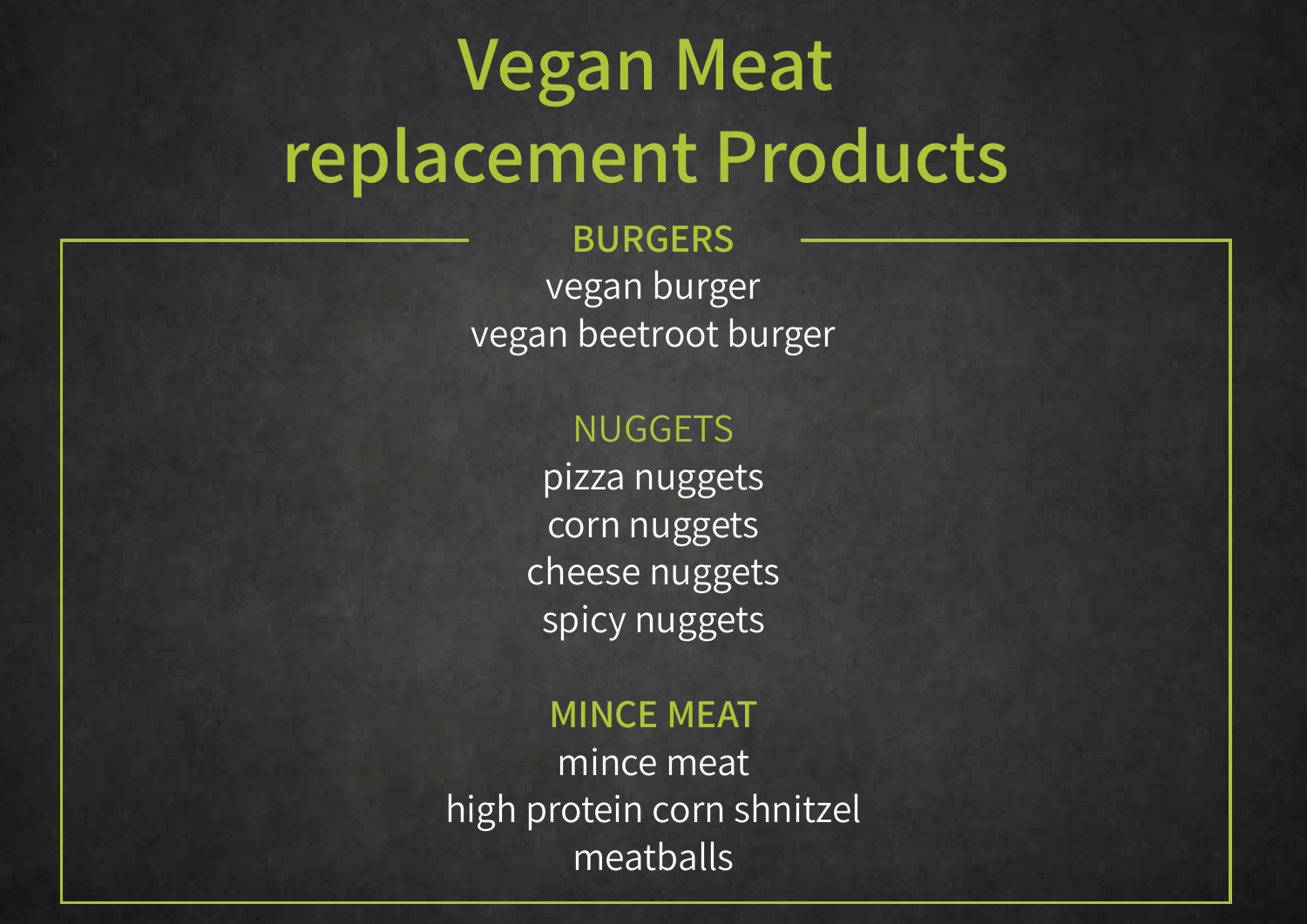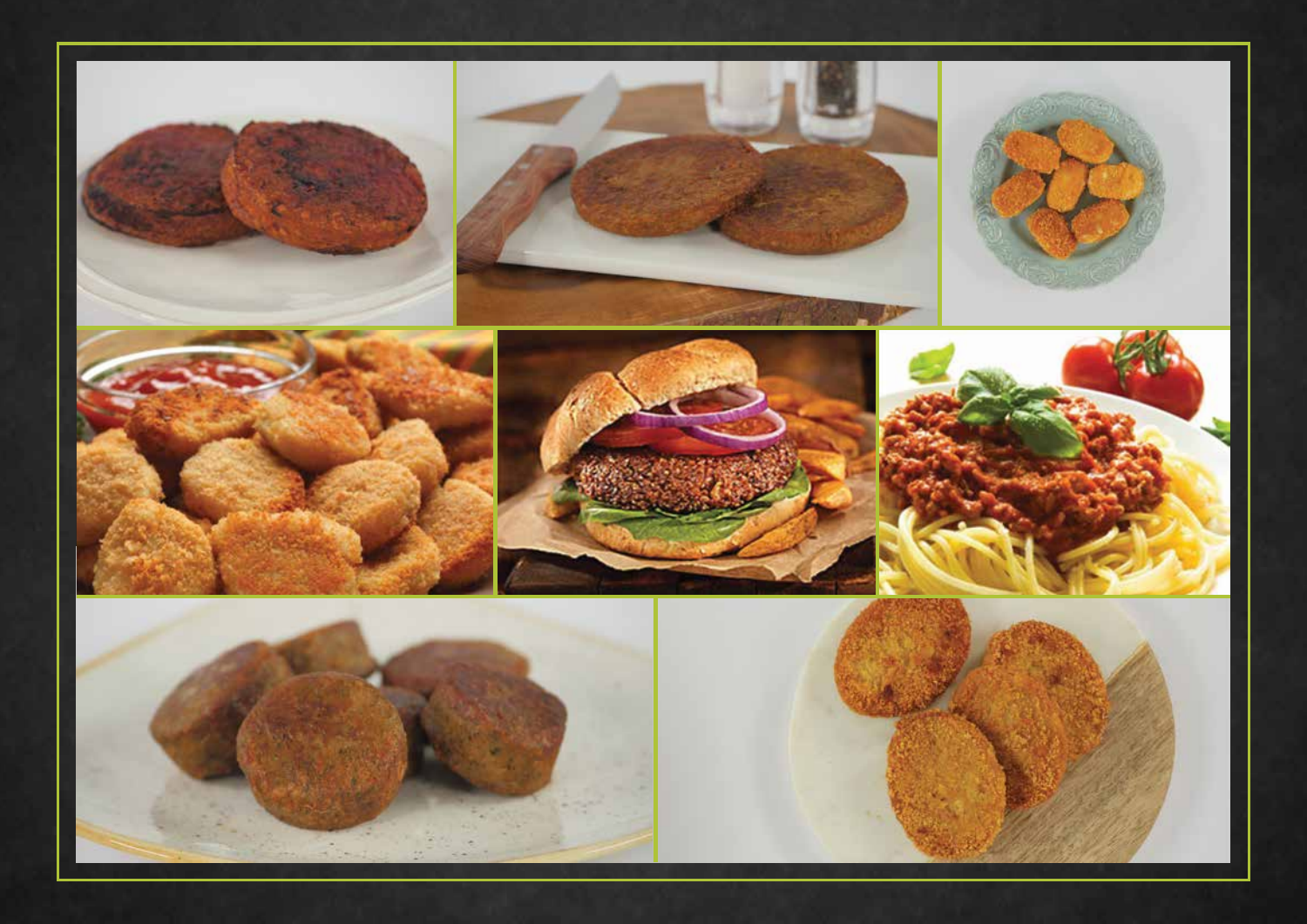# **Vegan Meat replacement Advantages**

Taste and texture Prices stability High protein Free of any allergens including Soy and gluten Low fat Enriched with Fibers Wide range of products Long shelf life Flexible adjustment to variety of markets **NON GMO**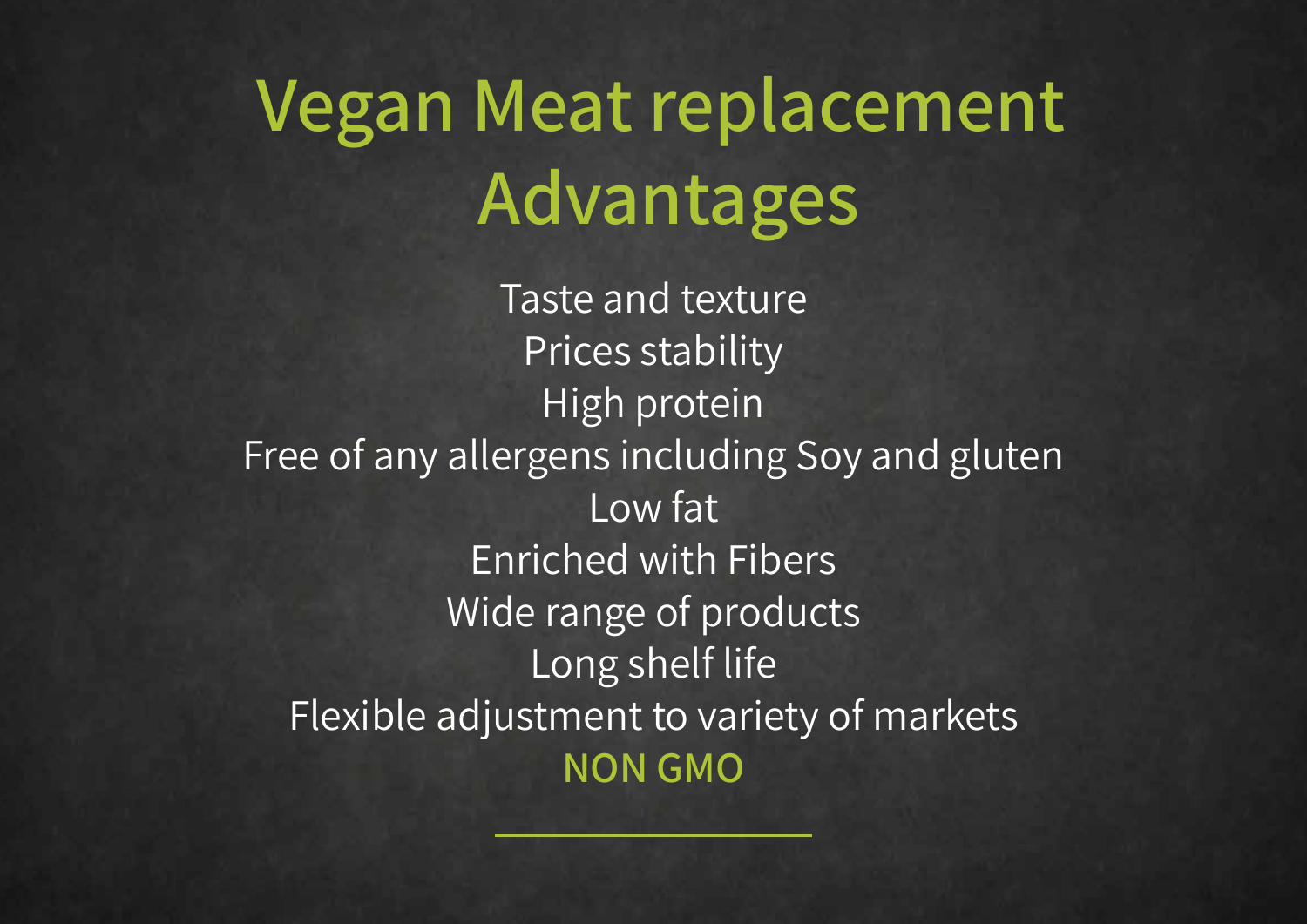